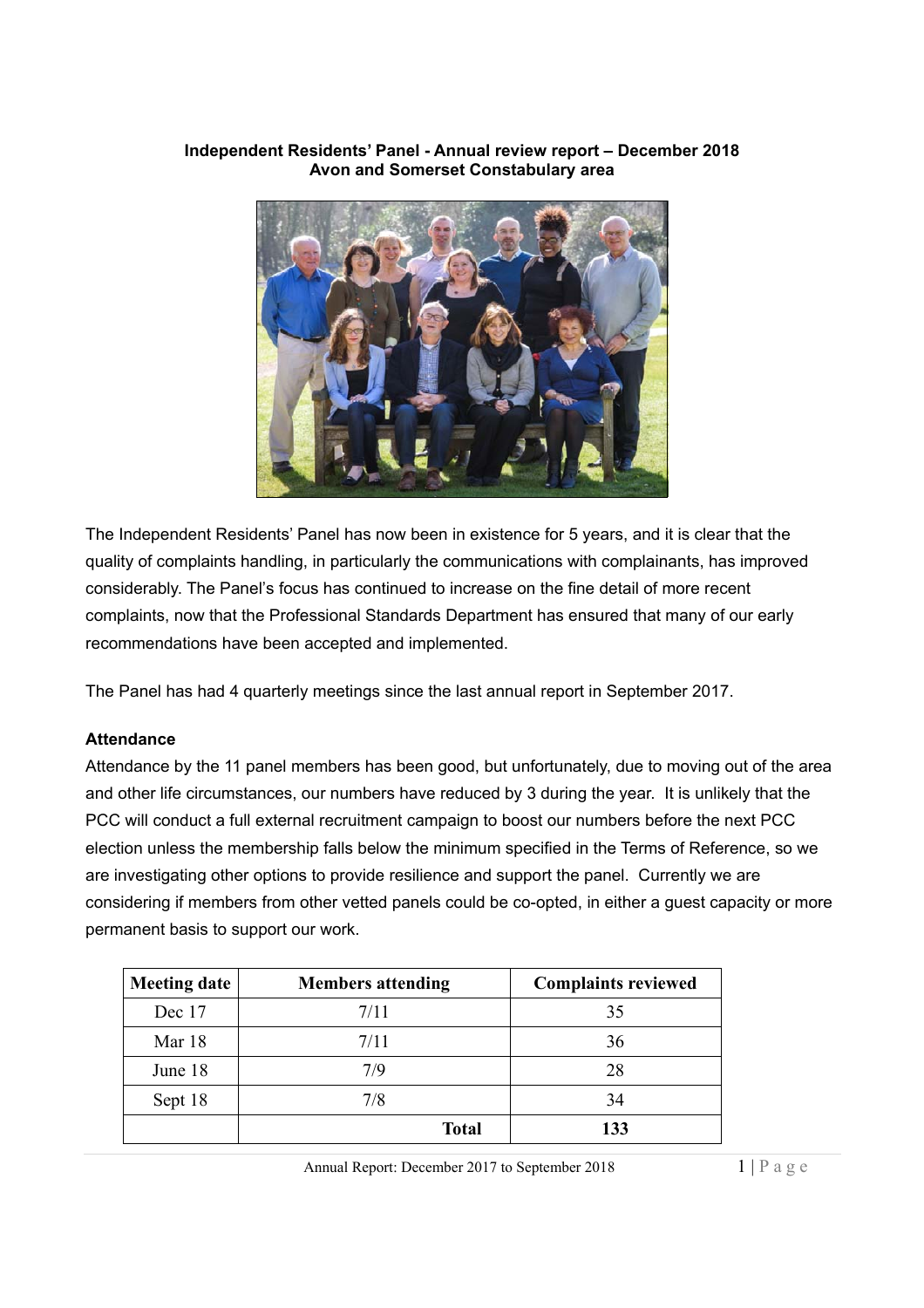## **The Panel Meetings**

For 3 meetings the complaints reviewed are grouped by Independent Office for Police Conduct (IOPC) complaint categories. This year the panel has dip sampled complaints within the following IOPC categories:

- Other neglect or failure in duty (the largest complaint allegation category)
- Other irregularity in procedure
- Discrimination (disability). As there were *no* disability discrimination complaints since April 2017, complaints from complainants with a self-declared disability were requested. Some were live/ongoing cases. This theme was a request from the Disability Independent Advisory Group (DIAG).
- Sexual assault and Other sexual conduct
- Stop and Search
- Custody, specifically where the detainee has mental ill-health
- Taser related complaints
- Incivility complaints

For each September Panel meeting, members request the most recently completed complaints against the Police, rather than within a specific category of complaint allegation by the Independent Office for Police Conduct (IOPC). This is in order to do an annual comparison and 'check and test' of the complaints handling process.

In addition, each meeting reviews Early Intervention/Informally resolved complaint cases.

Panel members record their comments (including praise!) on each complaint reviewed. The Professional Standards Department (PSD) read, comment upon and use these for any individual and organisational learning, including highlighting to the Constabulary Management Board and the Learning Board.

The Panel also answer 6 questions which are used to monitor progress in Complaints handling. (See below).

There is then a round-table summary where Panel members summarise their overall feedback on the cases reviewed. Avon and Somerset Constabulary's Deputy Head of the Professional Standards Department (PSD), Detective Chief Inspector Mark Edgington, attends these sessions and responds to any questions about the last Panel report. On several occasions the Police and Crime Commissioner, Sue Mountstevens and John Smith, the PCC's Chief Executive Officer have also attended, and joined the discussion. On one occasion, we were pleased to have the Chair of the Avon and Somerset Police and Crime Panel, Councillor Martin Wale, as observer.

Annual Report: December 2017 to September 2018 2 | Page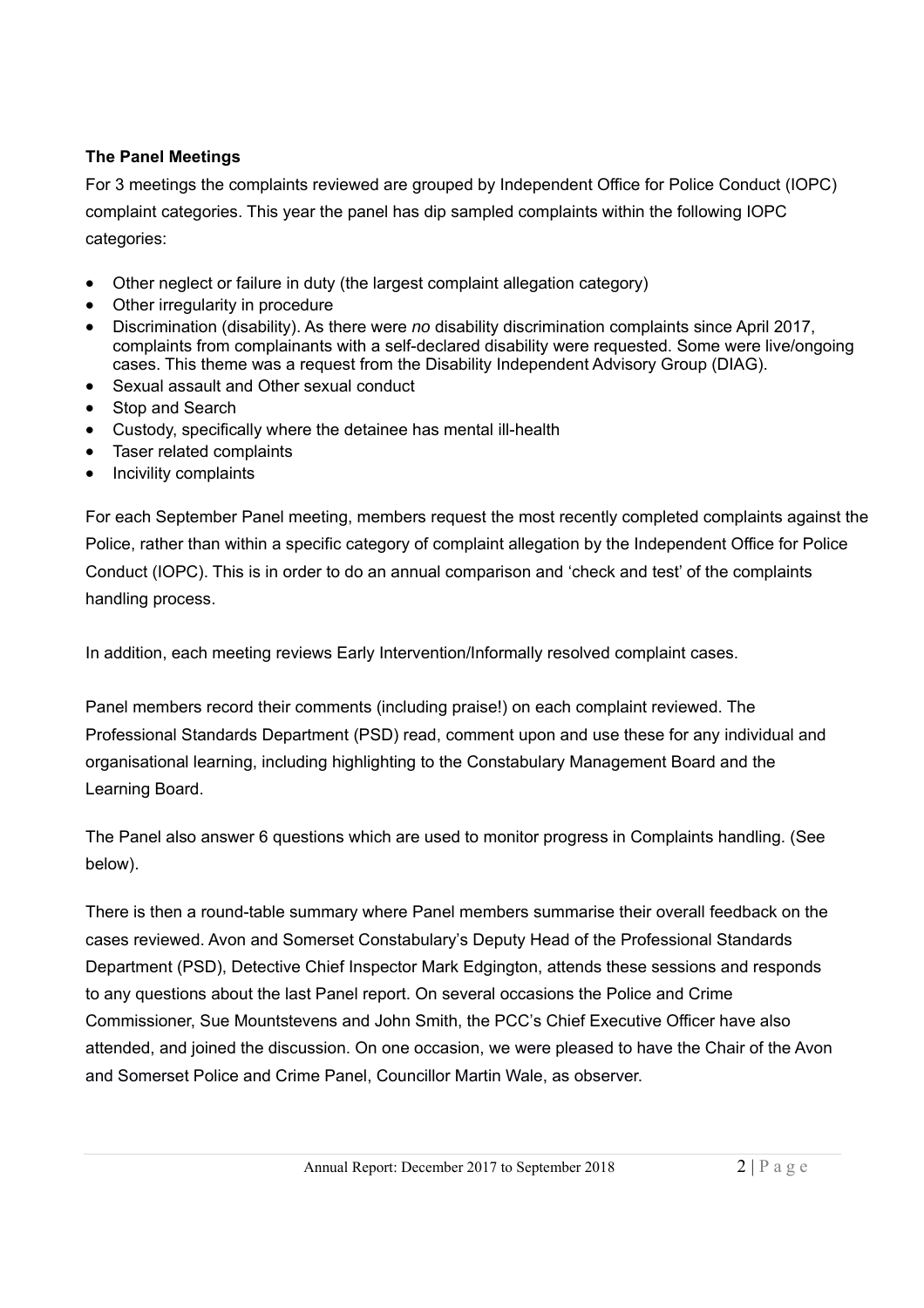The panel is updated on the work and progress of PSD and has had the opportunity to discuss wider issues such as Body Worn Video Camera use, police digitalisation (the roll out of laptops, and mobile devices to Officers), funding challenges, and the change from the IPCC to The Independent Office for Police Conduct (IOPC), with the PSD Deputy Head. This is very helpful in increasing our understanding of changes and challenges within the police service.

## **Comparative Data for 2018**

Each of the complaints is assessed against the following 6 questions, using Yes/No/Unknown.

Q1 Has the complaint been handled in an open, fair and proportionate manner?

Q2 Do you think that the correct final outcome was reached for this complaint?

Q3 Has the appropriate support been offered to the complainant throughout the process?

Q4 Has the complainant been kept appropriately informed about the progress of their case? (at least every 28 days) Q5 Has the complaint handling process been timely?

Q6 Is the complaint handling and outcome fair and free from any form of discrimination or bias?



**Breakdown of total responses for 2017-18 by percentage**

Over the year the panel has reviewed 133 complaints and we are pleased to see that the improvements are sustained. We found plenty of examples of excellent complaint handling and communications with complainants. A brief review of the *No* and *Not Known* categories does not suggest any questions as being of particular concern or difficult to evidence from the records, although timescales slipping due to operational pressures or the leading officer being off long term sick without the complaint being picked up remain themes.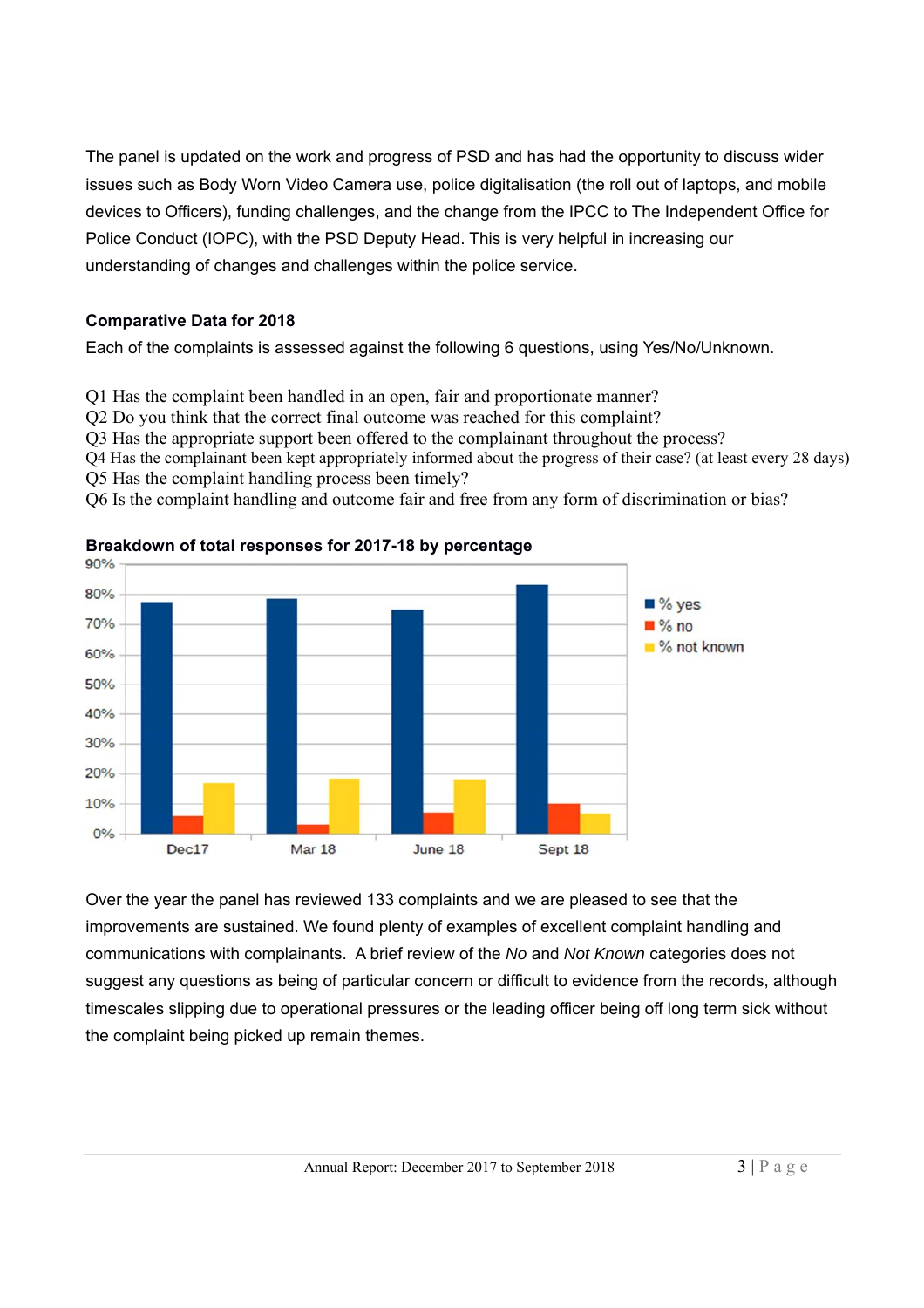#### **Examples from Panel feedback commentaries**

### **Positive**

- *Continually trying to engage the complainant in the process; Timeliness in corresponding to the complainant, despite no response or engagement; and proceeding with complaint investigations, even though the complainant is not responding.*
- *This is also a very timely response at all points, with rapid co-operation, leading to an apology and resolution of the complaint by the Officer and his Line Manager. There is a good final email, summarising what has happened during the process and the outcomes, closing off the case.*
- *Very refreshing and not seen previously by Panel members: The 'advice given' to Officers was actually explained within the case file, which is most welcome.*
- *There are good examples of complaints being fair and free from any discrimination or bias. The Complaint and Equality Form response for Disability showed no relevance to the complaint handling process, which was good as equality of service is shown.*
- *The complaint seems to have been taken very seriously and the complaint was investigated by CI who identified an organisational problem ……...that there is no process for such cases and will address this issue. The Panel member is very impressed that the CI took on the case personally, identified the problem and offered an unequivocal apology.*
- *An example of thorough complaint work regarding a complaint relating to a report of domestic violence in 2017. There were 91 potential occurrences on the Niche Police database and this was successfully narrowed down by the PSD complaint handler to one occurrence.*

#### **Negative**

- *Panel members do not consider it appropriate to use inverted commas/quotation marks when referring to another "Witness". It insinuates that it is not believed.*
- *The handling of this complaint is thorough, with comprehensive fact finding and it has a timely resolution. However, the finalisation letter written by a local Inspector, although good for grammar and plain English, does not state whether the allegations are supported by the Constabulary or not. The final letter refers the complainant to an attached report – the Action Plan - which is written more as an internal police document, detailing in the 8 pages all the investigation and is more in police-speak.*
- *The complainant complains about a number of items, including (i) how long they were detained, and (ii) why their phone was confiscated for so long. However, neither of these allegations are explicitly addressed in the final letter. While these may have been subsumed within the response to whether the arrest was lawful, it would be helpful to answer the complainant on their terms.*

## **Organisational learning points raised:**

- *A single abbreviation for 'Body Worn Video Camera' is required to be used by Avon and Somerset Constabulary as an institution. Four versions have been used in documents and more thought is needed by the Constabulary.*
- *Panel members requested standardisation of complaint file sub-folder naming and standardised document naming.*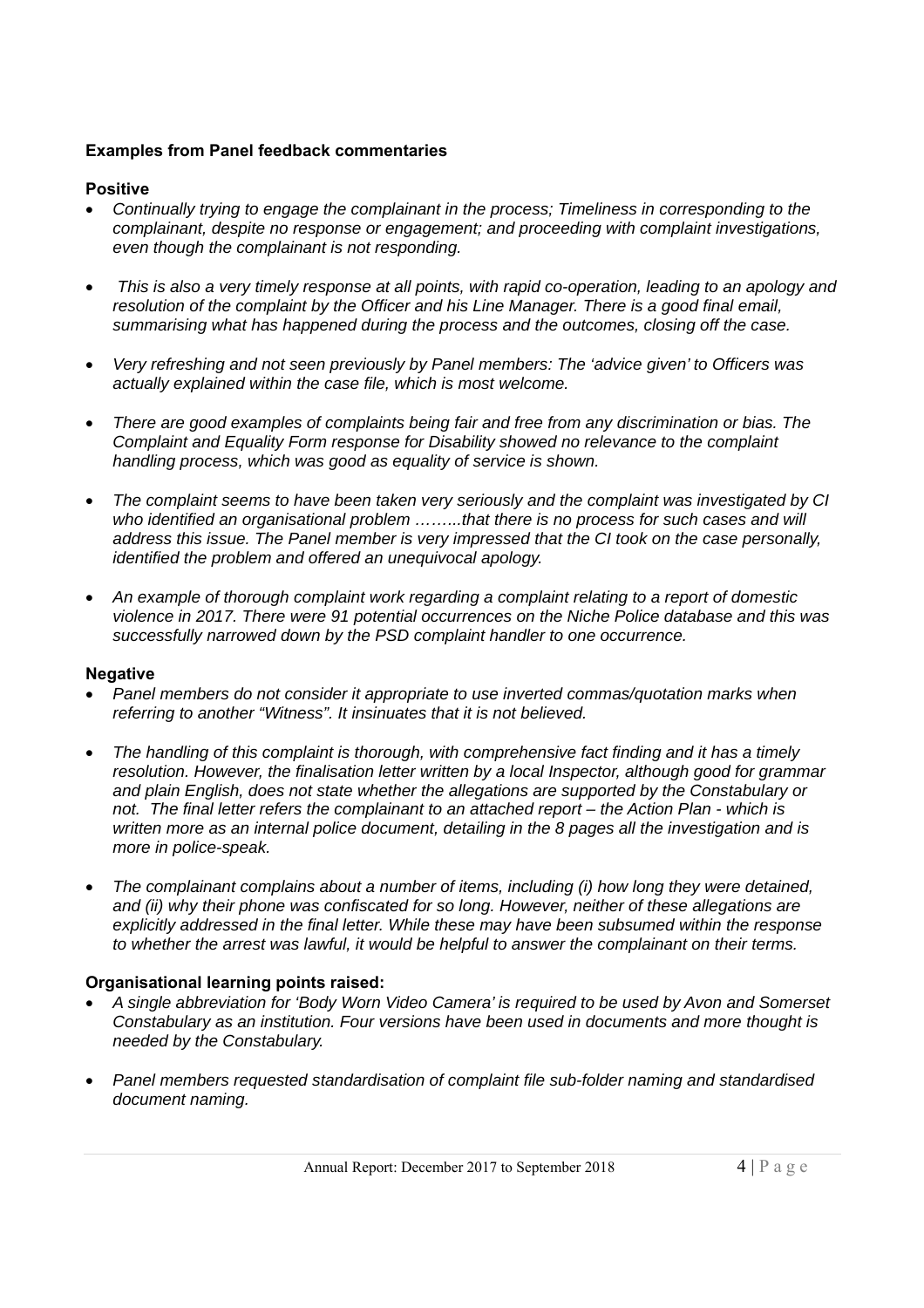- *Within internal Constabulary emails, full names are not being used or job titles, for example for Avon and Somerset Police work colleagues, staff in the IOPC, another Force or other agencies.*
- *A number of complaints are made due to the lack of Police contact or a lack of information given to the member of the public at the earliest point possible. There is similarly a theme that the complaints are being made by victims who are frustrated about a lack of updates about their investigations.*

The work of the Panel, and welfare of the members, has been ably supported and facilitated by Kathryn Palmer (Public Contracts and Standards Officer), who also organised additional learning opportunities.

# **Panel Development**

- The round-table summary and discussion with Deputy Head of the Professional Standards Department, Detective Chief Inspector Mark Edgington, the Police and Crime Commissioner, Sue Mountstevens and John Smith, the PCC's Chief Executive Officer have provided excellent opportunities for learning about and insight into the work of Avon and Somerset Police.
- We receive the IOPC "*Learning The Lessons"* bulletin, and information of interest such as IOPC consultations.
- Members have been offered the option of 2 visits prior to the start of Panel meetings: the Professional Standards Department for an overview of the department structure and complaint handling procedures, and the Police Control Room that handle all 999 and 101 telephone calls, dispatch officers, as well as being the location of the Mental Health Triage Staff that advise Police Officers. Both visits were very interesting and the panel is grateful to the staff who took time out to spend time with us.
- Several Members have taken the opportunity to join the Ride Along scheme, which is an excellent and thoroughly enjoyable opportunity to witness the police at their work.
- Members were invited to attend the Chief Constable's Roadshow.

# **Panel member additional work**

In the past year panel members have been pleased to undertaken additional work to support to PCC:

- One Panel member attended the joint agency Enquiry Day regarding Mr Ebrahimi's tragic murder in 2013 and the IPCC independent investigation report response in 2017.
- One Panel member sat on an Appointments Panel, as requested by the PCC.
- A third Panel member sits on the Police Vetting Appeals Panel.
- Chair of the IRP was invited to feedback findings to the DIAG (Disability Independent Advisory Group) from the scrutiny session on Disability complaints. This has now evolved into a regular